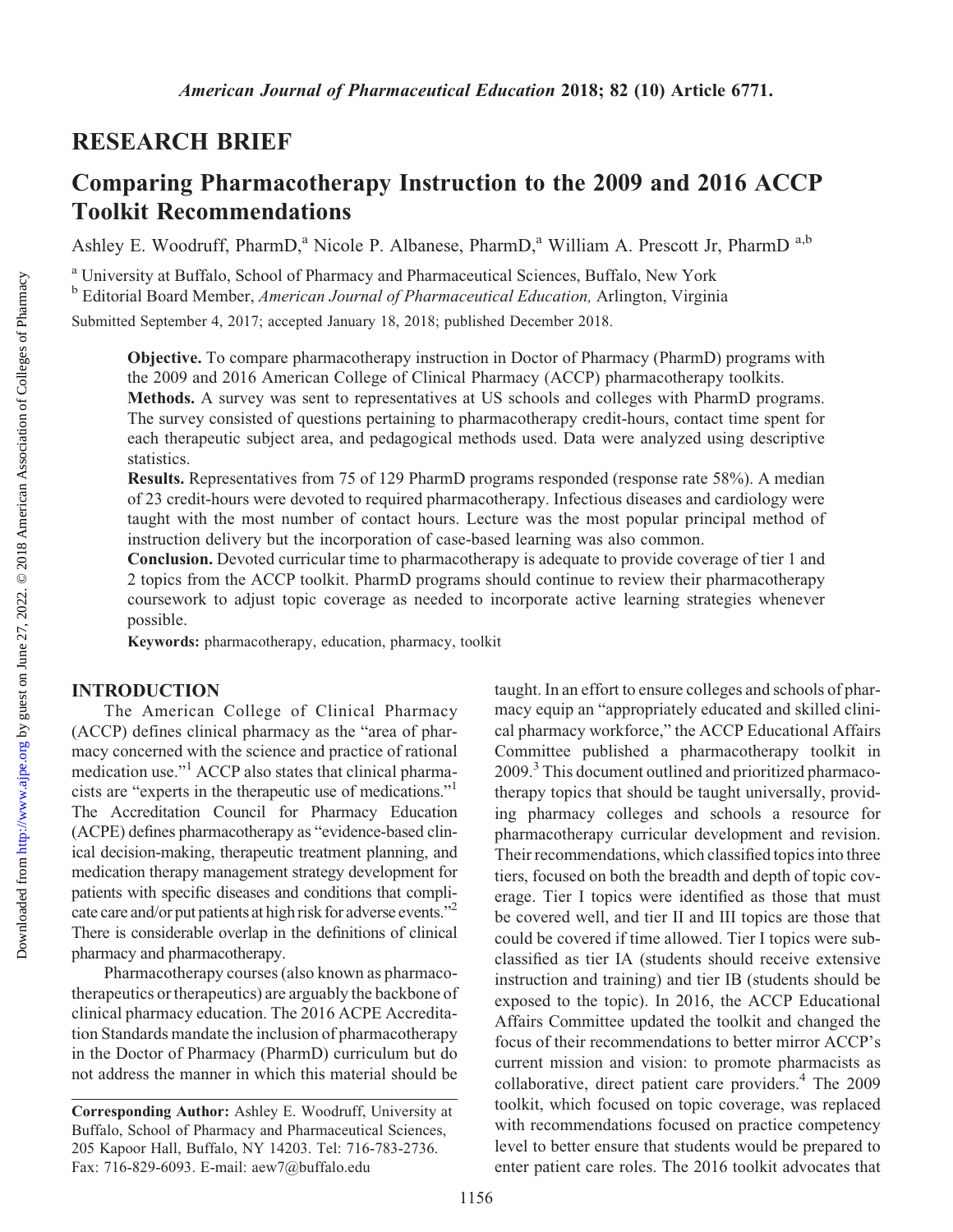students should receive education and training on tier 1 and 2 topics: graduates should be prepared to provide collaborative, patient-centered care for tier 1 topics, but may require additional knowledge or skills after graduation, typically in the form of residency training, to provide collaborative, direct patient care for tier 2 topics. Tier 3 topics are those that are less likely to be taught in pharmacotherapy courses and graduates who practice in these areas are expected to acquire the knowledge and skills on their own to provide direct patient care. It should be noted however that neither the 2009 nor 2016 toolkit recommendations have been incorporated into ACPE Accreditation Standards.

There are now two published iterations of the pharmacotherapy toolkit providing guidance to pharmacy colleges and schools for pharmacotherapy curricular decisionmaking. There is a lack of data evaluating whether pharmacy colleges and schools are using this guidance or even havethe capability to adhere to these recommendations within their curriculum framework. The authors of this brief sought to better characterize the current state of pharmacotherapeutic education by surveying pharmacy schools and colleges.

## METHODS

<http://www.ajpe.org>

Downloaded from

Using the ACPE website, 129 candidate-status and accredited PharmD programs in the US and its territories were identified.<sup>5</sup> Programs having pre-candidate status during the 2013-2014 academic year and those located outside the US and its territories were excluded.

A survey instrument was designed to collect information about pharmacotherapy curricula at the identified PharmD programs. Demographic data for the responding programs that were not readily available on the American Association of Colleges of Pharmacy (AACP) or ACPE websites were requested from the programs. The primary objective of this study was to identify the credit hours assigned to required pharmacotherapy courses across pharmacy colleges and schools. Other pharmacotherapy curricula data that were collected included the number of faculty that teach within the pharmacotherapy courses, when these courses are introduced in the curriculum, time allotted per therapeutic section (eg, cardiovascular), and the pedagogical methods used. For each therapeutic section, respondents were asked to list the approximate number of in-class contact hours dedicated to that content. To assess pedagogical techniques, respondents were asked what types of instruction are used in the pharmacotherapy curriculum and what type was used most often. Definitions of instructional methods were provided from the MedBiquitous Standardized Vocabulary to reduce inter-respondent variability.<sup>6</sup>

An electronic hyperlink to the survey instrument was emailed to representatives from all identified PharmD programs. Representatives were identified through a Curriculum Special Interest Group email list purchased from AACP and an internally compiled list of pharmacy practice department chairs and associate deans of academic affairs. The survey instrument was initially distributed on November 10, 2014. Reminder emails were sent to institutions that had not yet responded on December 17, 2014 and January 28, 2015. The survey was closed on February 26, 2015. SurveyMonkey (Portland, OR) was used to collect survey responses.

Survey responses that included the number of credit hours devoted to the required pharmacotherapy sequence in the PharmD curriculum were considered useable. In situations when multiple completed surveys were received from the same program, a preferential order was assigned based on the respondents' academic position, with highest preference given to those deemed most likely to have the best understanding of the program's curriculum. The preferential order used to determine which responses would be used was: curriculum committee chair, pharmacy practice faculty, department chair, associate dean, and dean. The distribution of responses was determined using demographic data, geographic location, university affiliation (ie, part of an academic medical center or not) and type of institution (ie, public vs private). Geographic location was determined using the US Census Bureau.<sup>7</sup> In addition to response rate, representativeness of US pharmacy colleges and schools was confirmed by comparing demographic data of included institutions with the overall profile of US pharmacy colleges and schools.

When reporting credit hours, a multiplier of 2/3 was used to standardize semester credit hours for those programs that reported hours based on quarters. Respondents who provided credit hours less than or greater than one standard deviation from the median were manually verified by the investigators against published curriculum information on the institution's website. If the information provided by the respondent differed from published information on the institution's website, the credit hours from institution's website were used in the analysis.

Survey responses were analyzed usingMicrosoft Excel (Redmond, VA) and Prism software (Prism Software Corp., Irvine, CA). Descriptive statistics were reported, and data were analyzed using the Chi-square test or Mann-Whitney U test as appropriate. This study was deemed exempt by the University at Buffalo IRB.

## **RESULTS**

Eighty-nine responses were received. Multiple responses were received from 14 PharmD programs. After duplicate criteria were applied, responses from 75 unique programs were included in the final sample set (response rate 58%). Representatives from US pharmacy colleges and schools were confirmed by comparing demographic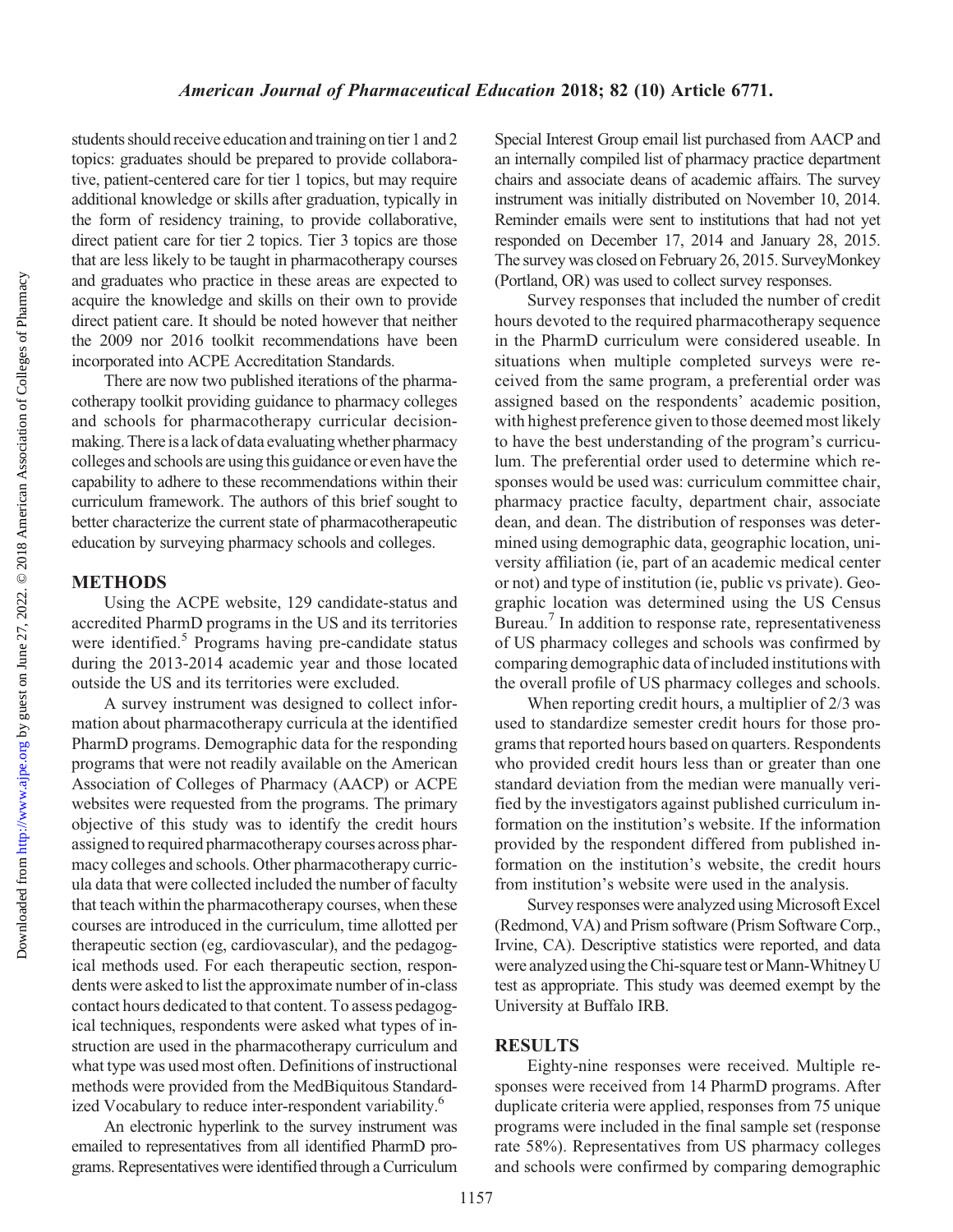#### American Journal of Pharmaceutical Education 2018; 82 (10) Article 6771.

data of included institutions with the overall profile of US pharmacy colleges and schools. There was no statistically significant difference between the overall profile of US pharmacy colleges and schools and respondent programs regarding type of institution, geographic location and university affiliation. Demographic data are presented in Table 1. Each geographical region was represented in the sample population: the response rate from programs in the North region was 18/25 (72%), 29/50 in the South region (58%), 17/31 in the Midwest region (55%), 10/22 in the West region (45%) and other (Puerto Rico) was  $100\%$  (n=1/1).

The median credit hours devoted to required pharmacotherapy coursework in the PharmD curriculum of responding programs was 23 hours (IQR 17-30). There was no significant difference in the median credit hours offered by public and private institutions (24 vs 20,  $p=38$ ). The pharmacotherapy curriculum was most commonly initiated during the P2 year (65.3%). A smaller proportion of programs launched this curriculum during the P1  $(28.0\%)$  and P3 years  $(6.7\%)$ . Nearly all respondents indicated that more than 10 faculty members were involved in the teaching of their program's pharmacotherapy sequence (Table 1).

When evaluating therapeutic sections, infectious diseases, cardiology and hematology/oncology were taught most extensively, with a median of 36, 32 and 22.5 contact hours, respectively. Immunology, dermatology and men's health received the least coverage, with median contact hours of 5.5, 4 and 3, respectively (Table 2).

Greater than 50% of programs reported using a combination of case-based learning, large and small group discussion, independent learning, lecture, and team-based learning in their pharmacotherapy courses (Table 3). When asked which pedagogical technique was most utilized, lecture was most commonly cited (64%). However, a multimodal approach was common: 88% of programs reported using both lecture and case-based learning, while only 4% reported using lecture without case-based learning.

#### DISCUSSION

This survey found that respondent US PharmD programs devoted a median of 23 credit hours to required pharmacotherapy coursework, with the majority (65.3%) of programs initiating their required pharmacotherapy coursework in the P2 year. This indicates that programs include between 5 and 6 credit hours of pharmacotherapy content per semester (most commonly during the P2 and P3 years), or approximately one-quarter to one-third of required coursework within a 15-20 credit hour semester. This amount of coursework would seem reasonable, as pharmacotherapy is often the cornerstone course sequence of the PharmD program, encompassing a vast amount of

Table 1. Survey Respondent Demographics  $(n=75)$ 

| Title                                                               | $n$ (%)   |
|---------------------------------------------------------------------|-----------|
| Pharmacy practice faculty                                           | 25(33.3)  |
| Assistant or associate dean                                         | 22 (29.3) |
| Chair of pharmacy practice                                          | 20 (26.7) |
| Curriculum committee chair                                          | 4(5.3)    |
| Pharmaceutical sciences faculty                                     | 2(2.7)    |
| Pharmacotherapy committee chair                                     | 1(1.3)    |
| Dean                                                                | 1(1.3)    |
| Institution type                                                    |           |
| Private                                                             | 40(53.3)  |
| Public                                                              | 35(46.7)  |
| Affiliation                                                         |           |
| Part of comprehensive university                                    | 47 (62.7) |
| Part of an academic medical center                                  | 17(22.7)  |
| Standalone                                                          | 11(14.7)  |
| Geographic Region                                                   |           |
| North <sup>a</sup>                                                  | 18(24.0)  |
| South b                                                             | 29(38.7)  |
| Midwest <sup>c</sup>                                                | 17(22.7)  |
| West <sup>d</sup>                                                   | 10(13.3)  |
| Other <sup>e</sup>                                                  | 1(1.3)    |
| Class size                                                          |           |
| $\leq 50$                                                           | $\theta$  |
| 51-100                                                              | 37(49.3)  |
| 101-150                                                             | 23(30.7)  |
| 151-200                                                             | 9(12.0)   |
| >200                                                                | 6(8.0)    |
| Number of faculty that teach within the<br>nharmacatherany sequence |           |

| pharmacotherapy sequence |              |
|--------------------------|--------------|
| $\leq 5$                 | $\mathbf{0}$ |
| $6-10$                   | 3(4.0)       |
| $11 - 15$                | 19(25.3)     |
| $16 - 20$                | 18(24.0)     |
| $21 - 25$                | 18(24.0)     |
| 26-30                    | 7(9.3)       |
| >30                      | 10(13.3)     |

aNorth: Connecticut, Maine, Massachusetts, New Hampshire, New Jersey, New York, Pennsylvania, Rhode Island, Vermont b South: Alabama, Arkansas, Delaware, District of Columbia, Florida, Georgia, Kentucky, Louisiana, Maryland, Mississippi, North Carolina, Oklahoma, South Carolina, Tennessee, Texas, Virginia, West

c Midwest: Indiana, Iowa, Illinois, Kansas, Michigan, Minnesota, Missouri, North Dakota, Nebraska, Ohio, South Dakota, Wisconsin d West: Alaska, Arizona, California, Colorado, Hawaii, Idaho, Montana, Nevada, New Mexico, Oregon, Utah, Washington, Wyoming e Puerto Rico

Virginia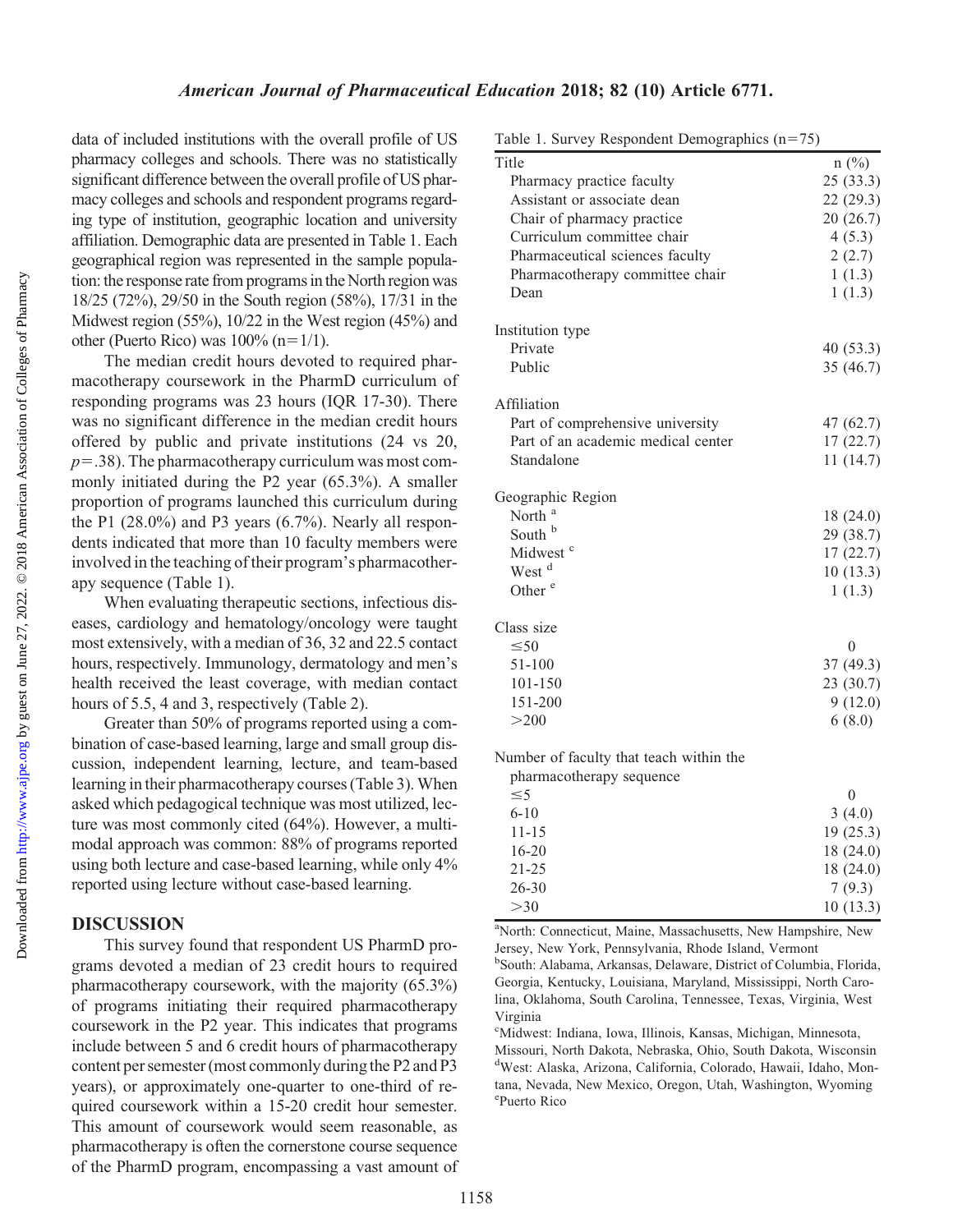Table 2. Devoted Pharmacotherapy Contact Hours Per Therapeutic Subject Area

|                                 | <b>Contact Hours,</b> |
|---------------------------------|-----------------------|
| <b>Therapeutic Subject Area</b> | <b>Median (IQR)</b>   |
| Infectious Diseases             | $36(29-60)$           |
| Cardiovascular                  | $32(22.5-48)$         |
| Hematology/oncology             | 22.5 (12-32)          |
| Endocrinology                   | 18 (10-27)            |
| Psychiatry                      | 17.25 (12-25)         |
| Nephrology/Fluids/Electrolytes  | $15(10-27)$           |
| Gastroenterology                | $14(9-24)$            |
| Neurology                       | $13(10-20)$           |
| Respiratory                     | $12(8-18)$            |
| Women's Health                  | $10(6.75 - 16.25)$    |
| Critical Care                   | $10(4-15)$            |
| Musculoskeletal                 | $9(5-12)$             |
| Nutrition                       | $6(3-10.25)$          |
| Geriatrics                      | $6(3-10)$             |
| Pediatrics                      | $6(2.5-12)$           |
| Immunology                      | $5.5(3-10)$           |
| Dermatology                     | $4(2-9)$              |
| Men's Health                    | $3(2-5)$              |

material. Additionally, the North American Pharmacist Licensure Examination (NAPLEX) focuses on pharmacotherapy and health outcomes emphasizing the need for a significant portion of the PharmD curriculum to be focused on these topics.<sup>8</sup>

The 2009 pharmacotherapy toolkit included a total of 161 topics, 100 of which were designated tier I topics, those that ACCP recommends schools/colleges cover universally.3 In contrast, the 2016 toolkit includes a total of 276 topics, a 70% increase from the 2009 version; however, the number of tier 1 topics was reduced 13% from 100 in 2009 to 87 in 2016.<sup>4</sup> Assuming the 23 credit

Table 3. Pedagogical Techniques Used to Teach Pharmacotherapy

| Technique <sup>a</sup>                       | $n(^{0}/_{0})$ |
|----------------------------------------------|----------------|
| Case-based instruction/learning              | 52 (91)        |
| Lecture                                      | 52 (91)        |
| Discussion, large group $(>12$ students)     | 39(68)         |
| Discussion, small group $(\leq 12$ students) | 35(61)         |
| Independent learning                         | 35(61)         |
| Team-based learning                          | 32(56)         |
| Problem-based learning                       | 28 (47)        |
| Self-directed learning                       | 26(46)         |
| Simulation                                   | 25 (44)        |
| Journal club                                 | 24 (42)        |
| Laboratory                                   | 24 (42)        |
| Workshop                                     | 5 (9)          |

<sup>a</sup>MedBiquitous Curriculum Inventory Working Group Standardized Vocabulary Subcommittee.<sup>6</sup>

hours that pharmacy schools and colleges dedicate to required pharmacotherapy coursework is distributed evenly across the P2 and P3 years (assuming a 15-week semester), PharmD programs are spending roughly 345 in-class contact hours teaching pharmacotherapy topics. The 2016 toolkit advocates quality over quantity and cautions against a bulimic learning strategy where students are given large amounts of material without opportunities to apply that information to develop skills required for patient care. PharmD programs should prioritize tier 1 topics but should also allocate time to teach tier 2 topics. To accomplish this, PharmD programs could cover tier 1 topics with 2.5 hours of contact time (on average), which could facilitate use of both didactic and active learning strategies (eg, 1.5 hours of lecture and 1 hour of active learning). Given the total of 345 contact hours (cited above), 127.5 hours would remain for coverage of the 133 tier 2 topics, which would allow for just under an hour per topic. It may be difficult to use active learning strategies to teach these topics given the limited amount of contact time, but incorporation of active learning techniques should be encouraged whenever possible.

The way in which pharmacotherapy is taught is crucial to facilitate graduates' practice readiness. This study revealed that 64% of programs use lecture most often to teach pharmacotherapeutics. When asked about other instructional methods used, 91% of programs reported using case-based instruction in their pharmacotherapy courses, the extent of which was not elicited. There are much published data indicating the benefits of case-based learning and other active learning pedagogies (over lecture), especially when used for higher levels of learning and assessment, as is commonly the case in pharmacotherapy courses.<sup>9-13</sup> The sheer number of topics that can be covered within pharmacotherapy courses may require the use of lecture for efficiency, but the recommendations from the 2016 toolkit should be recognized as an opportunity to review pedagogical approaches used to incorporate more application based, clinically oriented activities.

When evaluating contact hours per therapeutic section, infectious diseases, cardiology and hematology/oncology were covered most extensively at respondent programs with median contact hours of 36, 32 and 22.5 respectively. Coverage of infectious diseases and cardiology is consistent with the 2016 toolkit recommendations, wherein infectious diseases and cardiology sections have the most tier 1 and total topics. However, although there are 24 hematology/oncology topics included in the 2016 toolkit, only two are categorized as tier 1, both of which are hematology topics. It should be noted that the Hematology/Oncology Pharmacy Association (HOPA) published an "Alternative Viewpoint"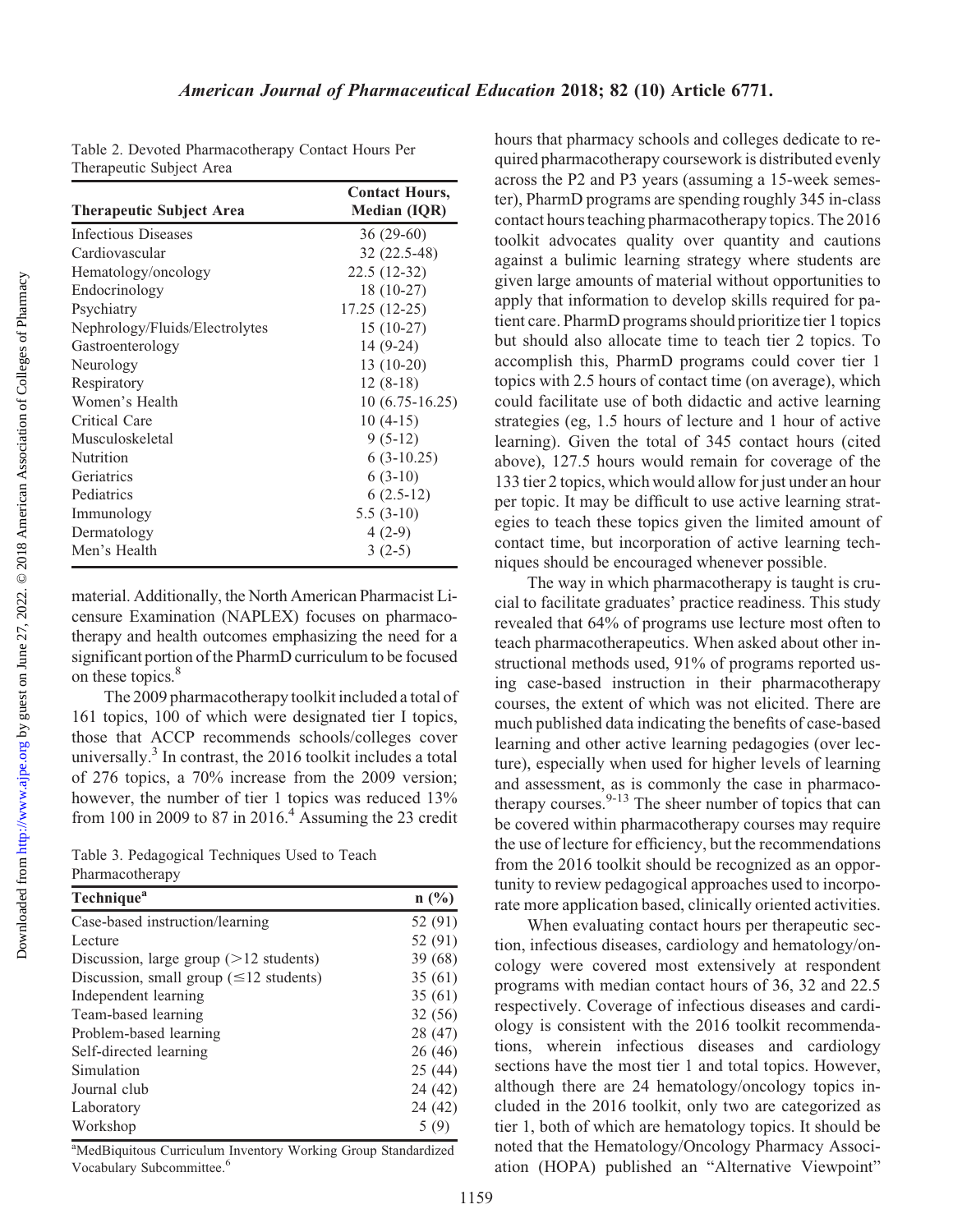advocating inclusion of seven oncologic topics into the tier 1 class.14 Immunology, dermatology and men's health received the least coverage according to the respondents with median contact hours of 5.5, 4 and 3 respectively. It is not surprising that men's health received the fewest contact hours from the survey respondents as the 2009 toolkit listed only two topics under this category: benign prostatic hyperplasia and erectile dysfunction. Both topics were moved into the urologic disorders subject area in the 2016 toolkit, given a tier 1 classification, while the men's health subject area was removed. The 2009 toolkit mentioned dermatologic disorders as a topic under the miscellaneous subject area, which is vague in terms of specific dermatologic conditions needing coverage. In 2016, dermatology was made into a subject area with seven specific topics listed, two of which are listed as tier 1 topics. There are four topics that comprise the immunology subject area in the 2016 toolkit, and only one is listed as tier 1. Given the minimal amount of tier 1 topics in these subject areas, it is reasonable that they might have fewer contact hours devoted to them.

In addition to the new dermatology therapeutic subject area, other notable changes between the 2009 and 2016 toolkit include incorporation of a toxicology disorders section that has 17 total topics, four of which are tier 1. This is in stark contrast to the 2009 toolkit that only mentions coverage of alcohol withdrawal and toxicology under critical care and accidental ingestions under pediatrics. Ear, nose and throat disorders were also added as a therapeutic subject area in the 2016 toolkit. Within it, there are seven topics listed and six of them are listed as tier 1. Each of these topics are new to the toolkit but most of them might fit into the self-care or nonprescription genre (eg, rhinorrhea, cerumen impaction, cough) and therefore may already be covered in other courses in the PharmD curriculum. Ophthalmic disorders were also added as a therapeutic subject area in the 2016 toolkit with three tier I topics and six topics overall. Lastly, there was a shift in the pediatrics section in 2016 where many topics that had previously been tier II or III in 2009 were moved to tier 1. This is likely reflective of the need to attain practice readiness in PharmD graduates, as mentioned in the 2016 ACPE Accreditation Standards for the entry level PharmD degree and endorsed in the 2016 toolkit, which must include all patient populations, not just adults. AACP, ACCP, and the Pediatric Pharmacy Advocacy Group (PPAG) are drafting a joint statement on pediatric pharmacy education that will complement the 2016 ACCP toolkit.

It seems pharmacy colleges and schools are devoting an adequate amount of curricula time to pharmacotherapeutic material. Based on the survey results and the changes between the 2009 and 2016 toolkit, it is reasonable for pharmacy colleges and schools to use these data to closely examine their pharmacotherapy course material and the way in which that material is taught at their institutions. A therapeutic subject area like hematology/oncology can require advanced post-graduate training and board certification to attain practice readiness. For subject areas such as this, it might be reasonable to reduce content to ensure coverage of any non-covered tier 1 topics in other therapeutic subject areas (if they exist). The reduction in recommended tier 1 topics in the 2016 toolkit should also serve as an opportunity for programs to evaluate pedagogical approaches used in these courses to incorporate more active learning strategies.

This study is not without its limitations, the first of which is the survey response rate of 58%. Although survey methodologies were used to increase the response rate, a multi-modal approach may have been beneficial. Because the response rate did not meet 60%, there is a risk of non-response bias; however, respondents' institutional demographic data were similar to the overall composition of US pharmacy colleges and schools.15 There were no statistically significant differences when comparing the sample population to the composition of US pharmacy colleges and schools regarding institution type, geographical location and university affiliation. As such the authors feel that the survey data is representative of US colleges and schools of pharmacy despite the suboptimal survey response. Additional use of specific definitions (eg, contact hours and academic medical center) could have been provided in the survey to strengthen the data validity. Also, respondents were not asked if they used an integrated, modularized or systems-based approach in their curriculum that could have made delineation of specific credit hours devoted to pharmacotherapy difficult. The largest limitation is the timing of our survey, which occurred just prior to the publication of the 2016 toolkit. The survey was created using many of the 2009 toolkit subject areas and topics that made interpretation of these data more difficult when changes were published in 2016. This did, however, present a unique opportunity to compare the two versions, something that was not explicitly done previously.

#### **CONCLUSION**

There was a notable shift in the 2016 ACCP Pharmacotherapy toolkit toward practice competency over individual topic coverage. From this survey data, the time devoted to required pharmacotherapy curricula appears sufficient to enable PharmD programs to use ACCP's guidance by providing considerable coverage of tier 1, and to a lesser extent, tier 2 topics. However, continuous review of the time devoted to the various therapeutic subject areas should take place with incorporation of activelearning strategies, particularly for tier 1 topics.